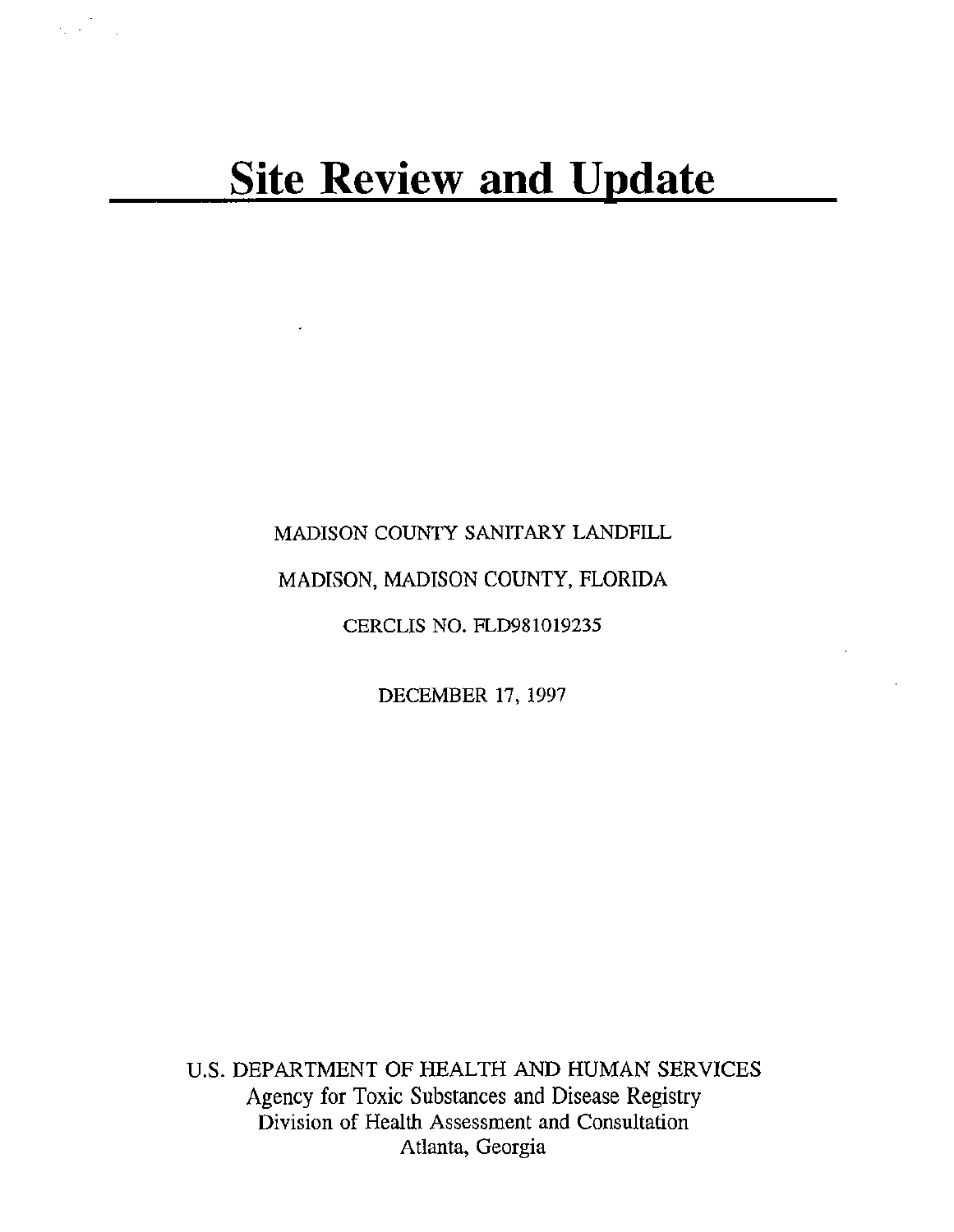## **Site Review and Update: A Note of Explanation**

.·

 $\mathcal{F}=\mathcal{F}^{-1}$  .

The purpose of the Site Review and Update is to discuss the current status of a hazardous waste site and to identify future ATSDR activities planned for the site. The SRU is generally reserved to update activities for those sites for which public health assessments have been previously prepared (it is not intended to be an addendum to a public health assessment). The SRU, in conjunction with the ATSDR Site Ranking Scheme, will be used to determine relative priorities for future ATSDR public health actions.

> You May Contact ATSDR TOLL FREE at 1-800-447-1544 or Visit our Home Page at: http://atsdrl.atsdr.cdc.gov:/8080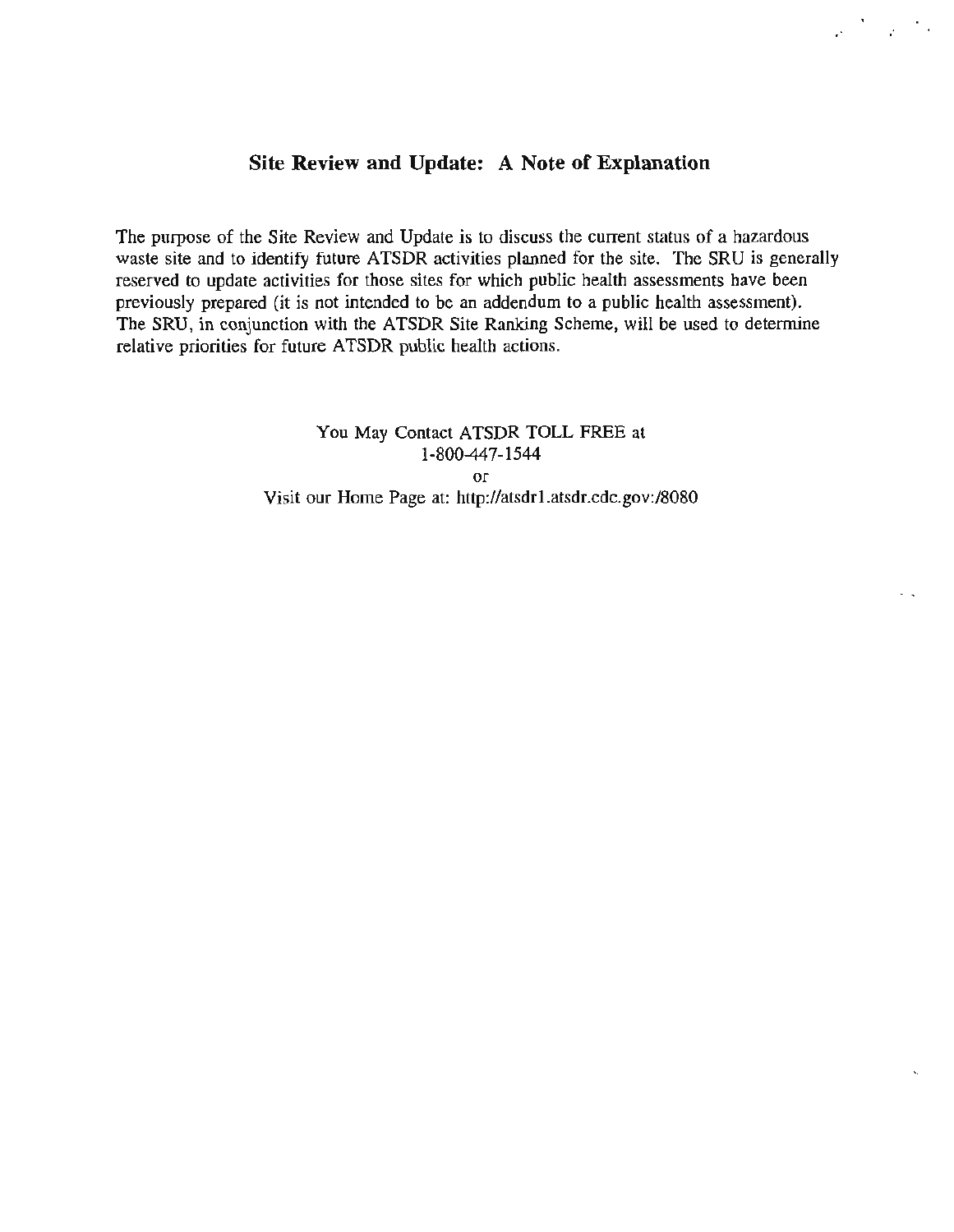# SITE REVIEW AND **UPDATE**

 $\sim 100$ 

 $\mathcal{L}^{\mathcal{L}}$ 

 $\mathcal{L}_{\text{max}}$  ,  $\mathcal{L}_{\text{max}}$ 

MADISON COUNTY SANITARY LANDFILL MADISON, MADISON COUNTY, FLORIDA

CERCLIS NO. FLD981019235

Prepared by:

Bureau of Environmental Toxicology Florida Department of Health Under a Cooperative Agreement with the Agency for Toxic Substances and Disease Registry

 $\overline{a}$ 

 $\mathcal{L}_{\mathcal{A}}$  , where  $\mathcal{L}_{\mathcal{A}}$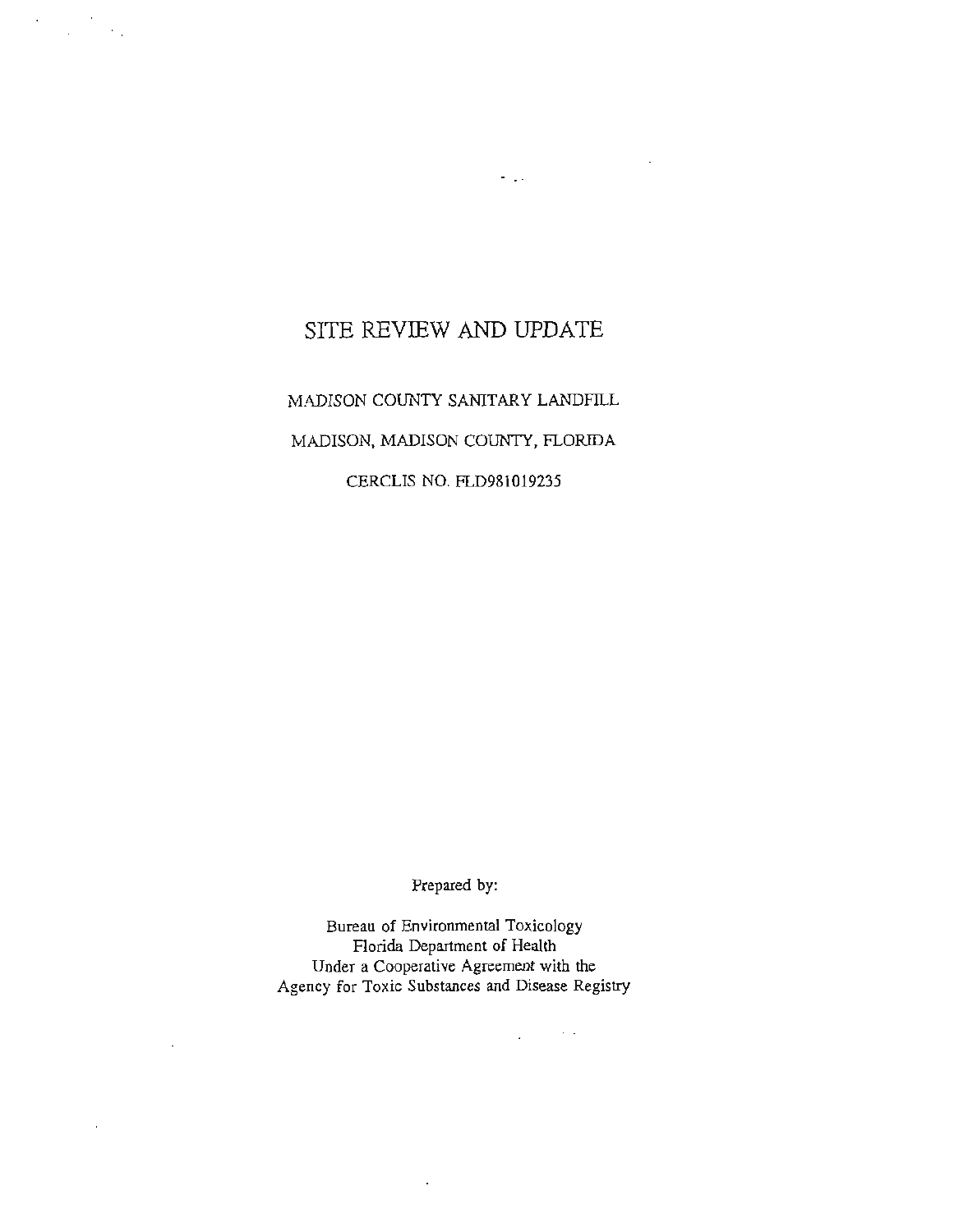## Background and History

The purpose of this report is to review and determine if public health issues and recommendations from the 1990 Public Health Assessment have been addressed and to address any additional public health concerns that may exist.

I

The Madison County Landfill is approximately 2.5 miles northeast of Madison. Florida on county road C-591 (Figures 1-3). The site area is comprised of about 90 acres. The county Department ofTransportation (DOT) and the county's aviation hanger and landing strip are directly south of the landfill. There are 35 single family residences within a one-half mile radius of the landfill. The site began in 1970 as a sanitary landfill operated by the City of Madison. In March 1980, Madison County acquired the site from the city and operated the landfill until closure in 1992. (Golder 1997b). From 1971 to 1980, several public and private companies disposed domestic waste at the site. The site operated as an unlined trench and fill operation. Companies filled the large trenches with the wastes and covered them with the excavated material. From 1971 to 1974, ITT-Thompson (Thompson), a local fabricating plant, disposed of acid wash water in the area identified as the Acid Disposal Area (ATSDR 1990). In the Yard Trash Area (YTA), companies disposed large bulk debris, usually associated with construction and demolition activity. The YTA covers five acres in the southeastern section of the site. The YTA remained active until the county discontinued disposal in 1992.

In September and December 1984, Madison County (county) installed landfill monitoring wells to collect and analyze groundwater samples. Analyses revealed tricholoroethene (TCE) in one well at levels of probable health concern. The county also identified two areas where Thompson had dumped drums containing unknown wastes. In November 1984, and October 1985, Thompson removed the approximately 40 drums from the Yard Trash Area. Because the drums had leaked, they excavated the soil under the drums and transported it to a disposal facility. The county did follow up testing and found no other soil contamination (ATSDR 1990).

In response to the detection ofTCE in the one monitoring well and the drums discovery, the Madison County Health Department collected samples from private drinking wells in the vicinity of the landfill. They found trichloroethane (TCE) in five residential wells at levels of probable health concern. Thompson provided bottled water to those residents and then installed filtration devices (ATSDR 1990).

The Florida Department of Health (formerly the Department of Health and Rehabilitative Services), in conjunction with Thompson, the City of Madison (City) and the County, continued to monitor TCE in the affected wells. They found degradation products of TCE and other volatile compounds. In March 1988, the city, the county, and Thompson completed the construction of a municipal water supply system for all nearby residents. The City currently has three municipal wells serving 4,000 individuals within a three mile radius of the site. Yearly sampling was implemented to evaluate water quality in residential wells not connected to the public water supply (ATSDR 1990).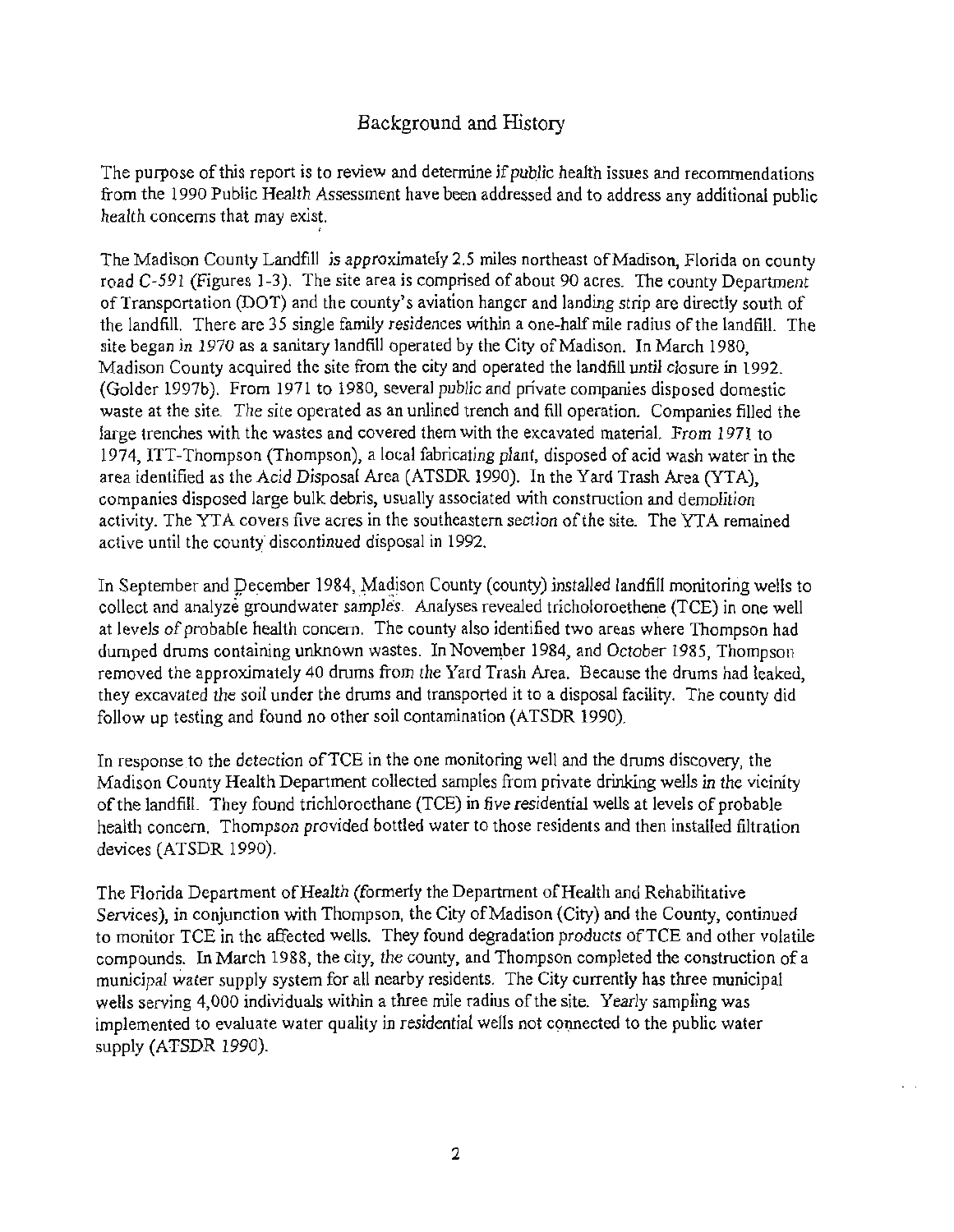In 1988, the U. S. Environmental Protection Agency (EPA) added the Madison County Landfill to the Superfund National Priorities List (NPL). In May 1990, the Florida Department of Health (DOH) conducted a Public Health Assessment for the Madison County Landfill site. We concluded that the site was a potential public health concern based on the risk of human exposure to contaminants of possible health concern; (TCE, benzene), (ATSDR 1990). Recommendations were:

#### An in-depth ground water survey should be addressed in the remedial investigation/feasibility study (RI/FS).

As a result of the recommendation from the 1990 Public Health Assessment, a ground water survey was initiated and sampling data collected prior to and during the remedial RI/FS. The Madison County Health Department had begun sampling a set of monitoring wells and 11 private wells in the vicinity of the landfill prior to the RI/FS. Based on their February 5, 1990 sampling, one of the monitoring wells and five of the residential wells were contaminated with tricloroethene (TCE) and cis-1,2-dicloroethene (DCE). In January 1991, additional monitoring wells were installed near the known contaminated wells (IT 1991). On July 15, 1991, in efforts to characterize data to assess the types and concentrations of contaminants in the surface water, sediments, and surface soils within the boundary of the Madison County Landfill, IT submitted the draft remedial investigation (RI) to EPA. IT analyzed soil, surface water, sediments, and groundwater samples. Within the landfill, the contaminants TCE and DCE were detected in the greatest amounts in the YT A, and were both found in groundwater and one soil sample. EPA is reviewing the carcinogenicity of TCE at this time. DCE is considered a possible human carcinogen. The test results in the Acid Disposal Area did nor classify the soil as hazardous waste. The Baseline Risk Assessment showed that the risk associated with the soil contamination is below health concern levels.

During the RI groundwater investigation, IT installed a total of27 monitoring wells. They placed the wells mainly in the area down gradient from the landfill near the YTA. IT took samples from all of these wells, and samples from the six existing M series monitoring wells. Several monitoring wells contained measurable concentrations of halogenated volatile organics. These results indicate that the Floridan Aquifer has been impacted by the conditions at the Madison County Landfill. Based on the RI, a contamination plume down gradient from the site does exist (IT 1991 ). The potential future exposures are associated with contaminants that could be released from the YT A of the landfill into the groundwater ( IT 1992).

On September 30, 1992, EPA completed the record of decision (ROD). As a result of the ROD, land use restrictions were implemented and private well installations within the area of influence of pump and reinjection wells were banned during groundwater cleanup. In addition, two additional clusters of monitoring wells were installed. Quarterly monitoring has been conducted on ail monitoring wells as indicated by the ROD. (EPA 1992).

 $\mathcal{L}^{\pm}$  .

 $\ddot{\phantom{1}}$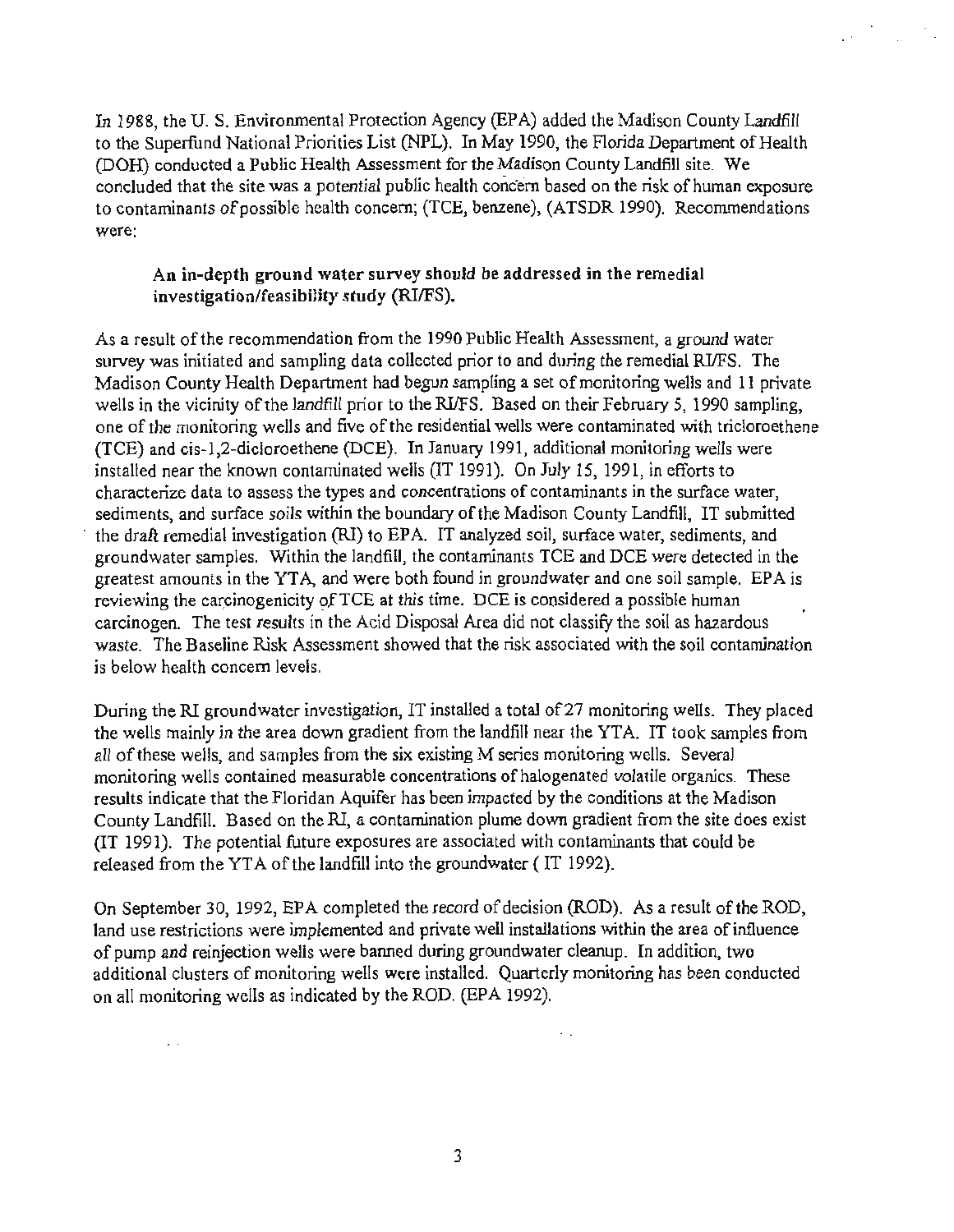In 1994, IT found that eight private residential wells within a one mile radius of the site were contaminated with TCE and DCE at levels of probable health concern. Five of those residential wells were down gradient of the site. As a result of the contamination, four of the five residential wells were placed on city water. The fifth resident declined connection to city water. Quarterly testing results on December 9, 1996 revealed the other three residential wells contained small amounts of TCE and DCE. These amounts were well below a level of health concern (Rachal 1997).

On behalf oflT, the PRPs hired Golder Associates to assist in the remedial design (RD) and the remedial action (RA). On July 28, 1995, the PRPs awarded Handex of Florida, Inc. (Handex) the RA project. From August 1995 to December 1996, Handex performed RA construction. On two occasions, Handex found drums in the YTA. Handex excavated both of these areas and treated and disposed of the drums. During the RA, they constructed the cover system for the YTA. It included a barrier layer 18 inches thick overlain by an 18 inch thick vegetative layer. They also installed surface grades to maximize run off, minimize erosion, and prevent ponding. In accordance with the ROD, the treatment system removed the contaminants from the recovered groundwater, and treated it to levels below the clean up standard. The system then reinjected the water into the aquifer via recharge wells.

All aspects of the ROD have been implemented. On May 1, 1997, The Operation and Maintenance Period began. Groundwater monitoring will continue for at least 25 years. Landfill cover monitoring will continue for 30 years or until the site is delisted from the NPL (Golder  $1997b$ ).

#### Current Site Conditions

On July 15, 1997, Michele Mitchell and Bruce Tuovila with the Department of Health, Bureau of Environmental Toxicology visited the site. The fencing near the west side entrance was damaged. Posts holding up the fencing were knocked down allowing vehicles to access the site. Near the gate there was a large gap in the fencing. Ms. Mitchell and Mr. Tuovila observed a pile of chopped tires near the entrance of the site. They did not observe any signs of trespassing or children playing. The YT A was well fenced, with adequate warning signs. The pump and treat system was west of the YTA. Groundwater treatment is ongoing at the site.

#### Current Issues

There are no new documented community health concerns at this site except for complaints related to citizens who cannot use their private wells and now have to pay for city water. The PRPs have addressed recommendations from the 1990 Public Health Assessment, by conducting an in-depth ground water survey. Past exposures to contaminants in the landfill area have been addressed.and/or eliminated. The PRPs installed 27 monitoring wells around the landfill with an emphasis on the area down gradient. The remedial action included ongoing sampling of groundwater monitoring wells and private wells. The ongoing well sampling will ensure that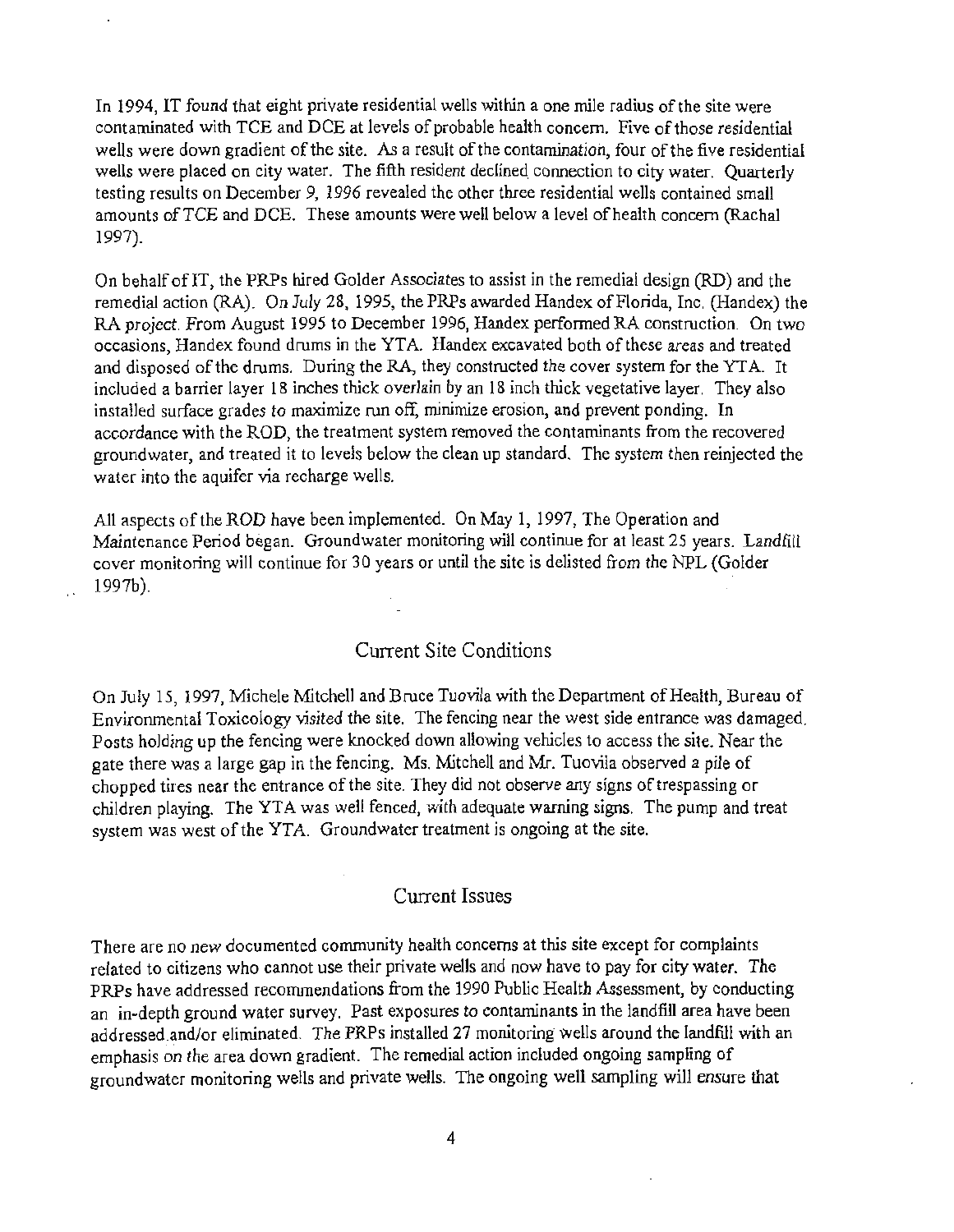any future migration of contaminants will be detected and addressed. The PRPs have an ongoing pump-and-treat system to remove contamination from groundwater under the YTA. There has been minimal community involvement since 1986, when the contamination was  $found.$ 

### Conclusions

Currently, no identifiable public health hazard exists at this site. The PRPs have implemented the recommendations from the May 1990 Public Health Assessment. Therefore, no further public health assessment activities are necessary at this time.

The conclusions of this report are based on our analysis of the information listed in the Documents Reviewed section. We will evaluate new information as it becomes available to decide if further assessment is necessary.

#### Recommendations

1. No further public. ealth assessment activities are necessary at this time.

2. The Florida Department of Health will evaluate new information as it becomes available to decide what, if any, additional public health activities may necessary.

#### Documents Reviewed

ATSDR 1990. Agency for Toxic Substances and Disease Registry, Preliminary Health Assessment for Madison County Sanitary Landfill. Prepared by the Florida Department of Health and Rehabilitative Services. May 1990.

EPA 1992a. Environmental Protection Agency. Superfund Proposed Plan Fact Sheet. August 1992.

EPA 1992b. Environmental Protection Agency. Record ofDecision. Madison County Landfill. September 30, 1992.

IT 1990. International Technology Corporation. Remedial Investigation/Feasibility Study (RifFS) Work plan. October 1990.

IT 1991. International Technology Corporation. Draft Remedial Investigation (RI). July 1991.

IT 1992. International Technology Corporation. Draft Feasibility Study (FS). March 1992.

5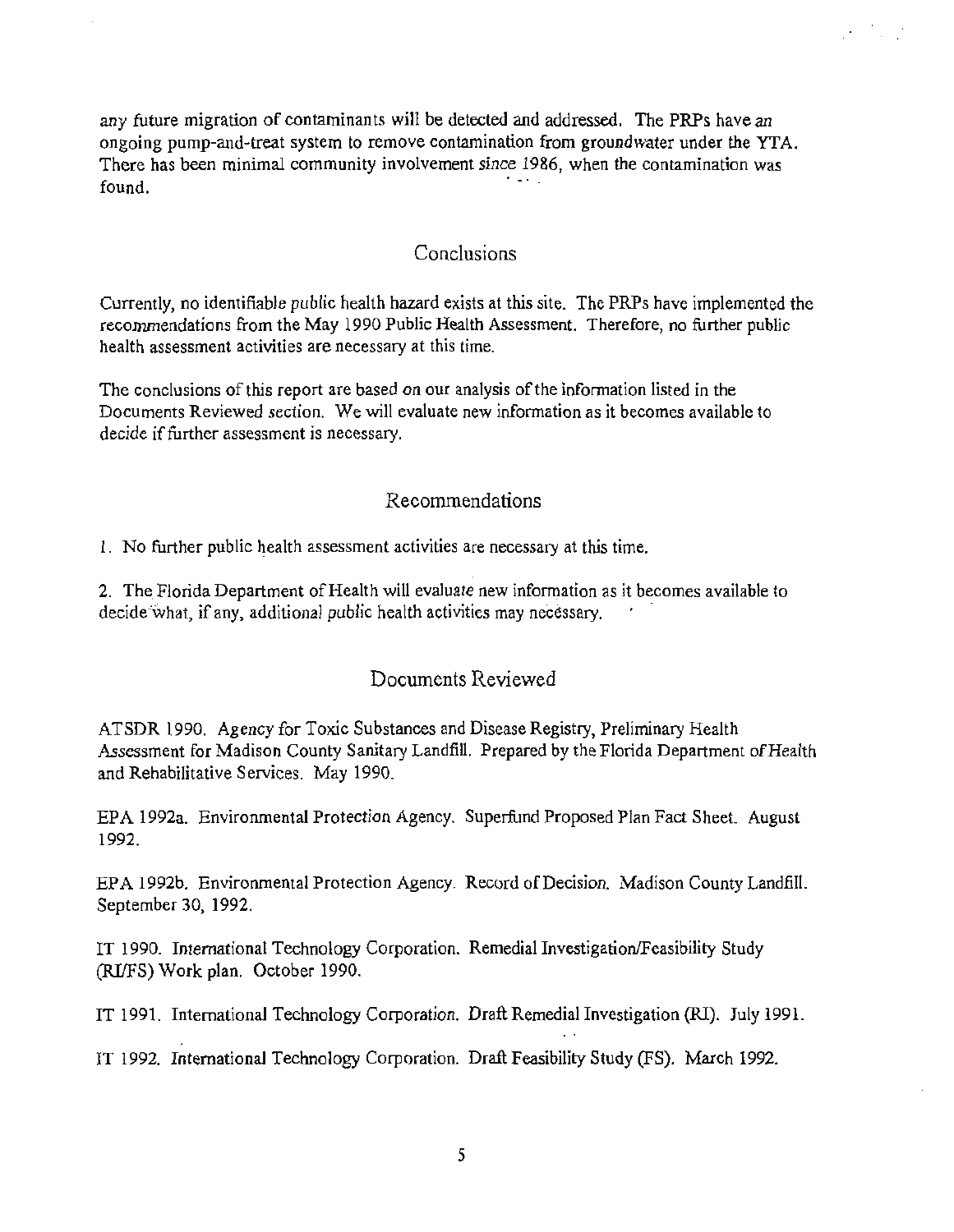Golder 1997a. Golder Associates, Inc.. Remedial Action for Madison County Landfill. February 1997.

Golder 1997b. Golder Associates, Inc.. Operation and Maintenance Plan for Madison County Landfill. April 1997.

 $\mathbb{R}^2$ 

 $\cdot$  $\sim$  .

> Rachal Richard 1997. Professional Geologist, Florida Department of Environmental Protection, N.E. District. Personal Communication. July 30,1997.

> > Preparer of Report

Michele Mitchell Environmental Specialist Bureau of Environmental Toxicology Florida Department of Health

 $\bar{\mathcal{L}}$ 

l,

 $\ddotsc$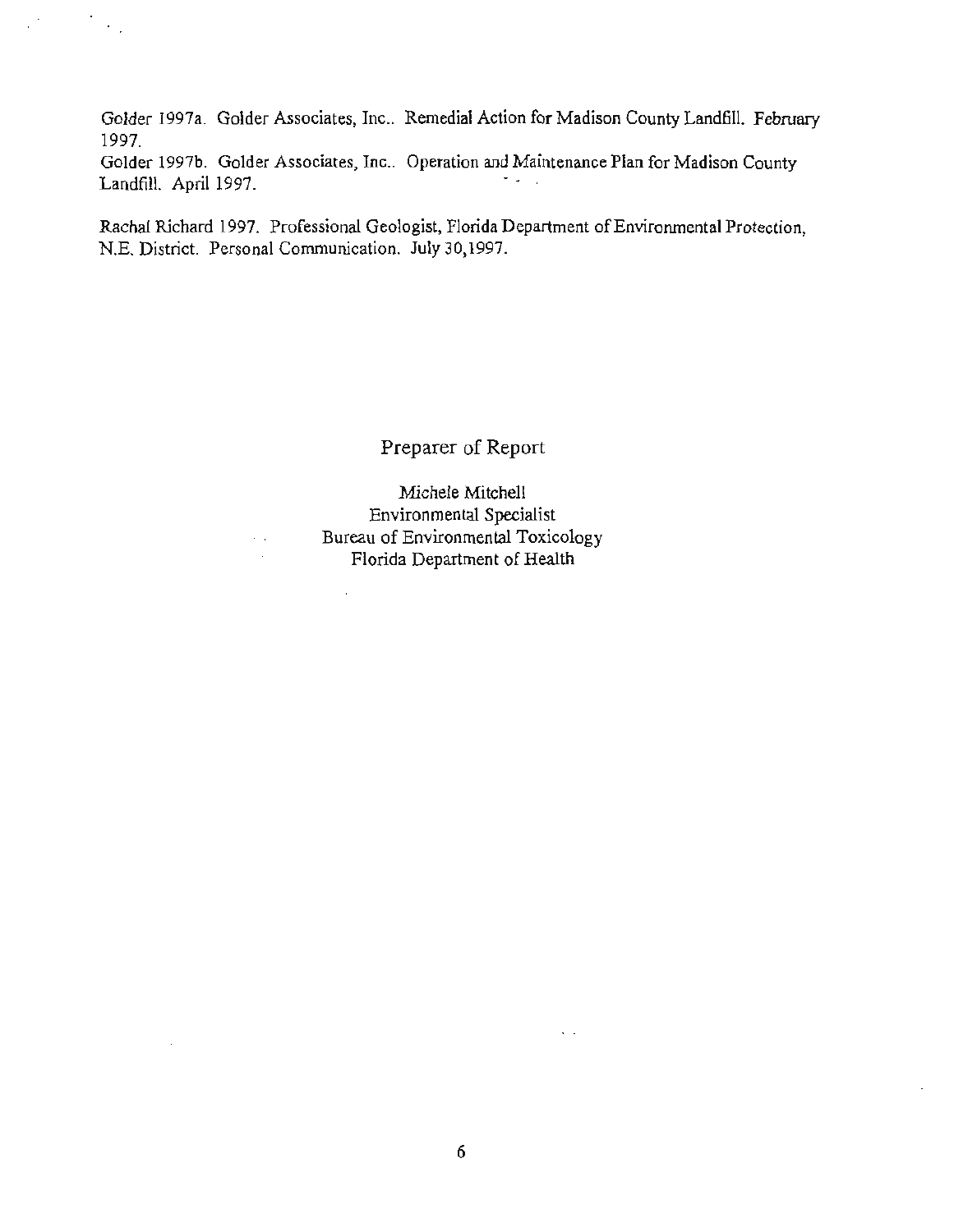# CERTIFICATION

This Site Review and Update was prepared by the Department of Health under a cooperative agreement with the Agency for Toxic Substances and Disease Registry (ATSDR). It is in accordance with approved methodology and procedures existing at the time the Site Review and Update was begun.

Dauel Hutchen

Superfund Site Assessment Branch (SSAB) Division of Health Assessment and Consultation (DHAC) ATSDR  $\mathcal{L}^{\text{max}}$ 

The Division of Health Assessment and Consultation, ATSDR, has reviewed this Site Review and Update and concurs with its findings.

Ruchard Hillig

 $\epsilon_{\rm{eff}}$ 

 $\ddotsc$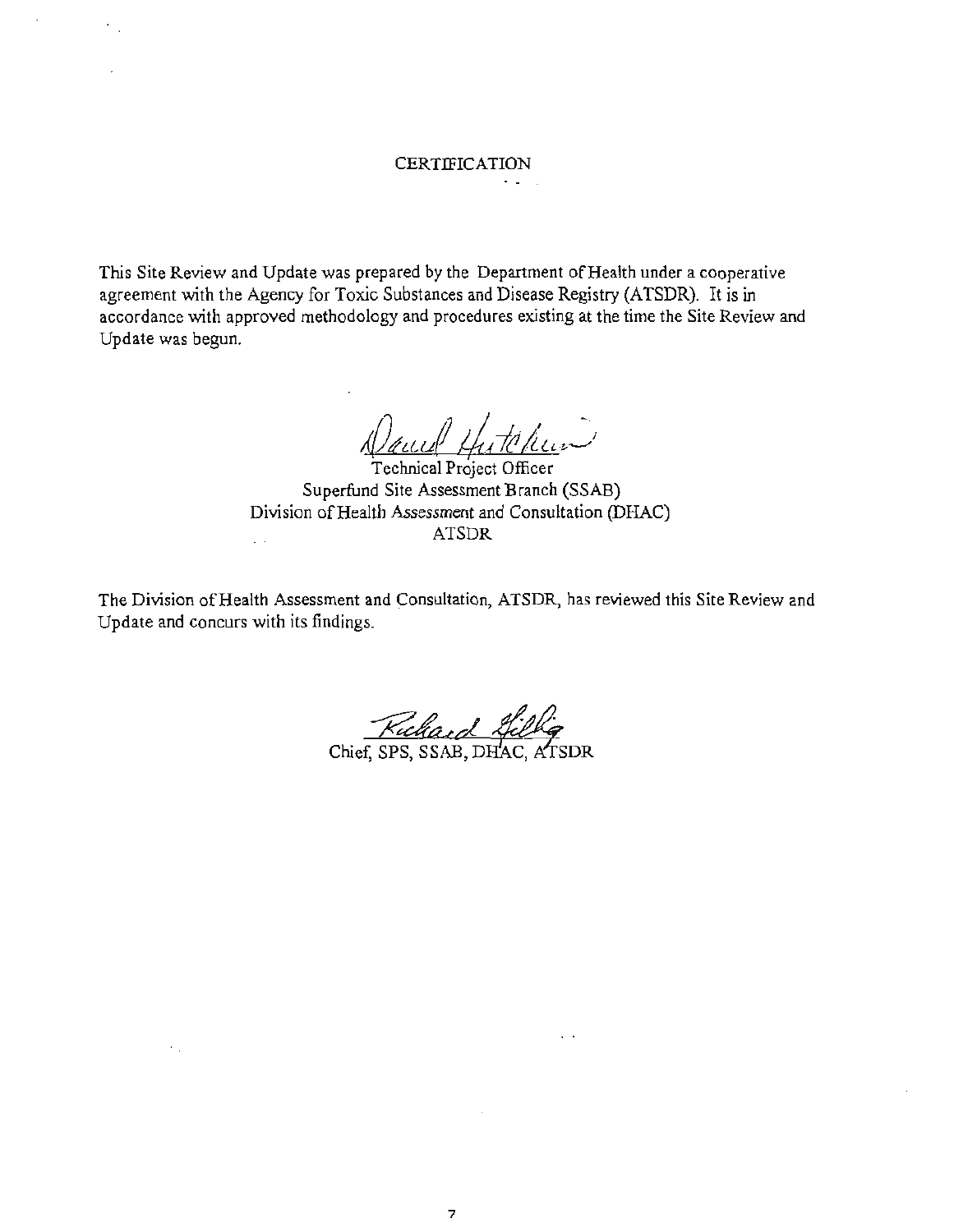

-πενκαιτσώ

011501 <u>1994</u>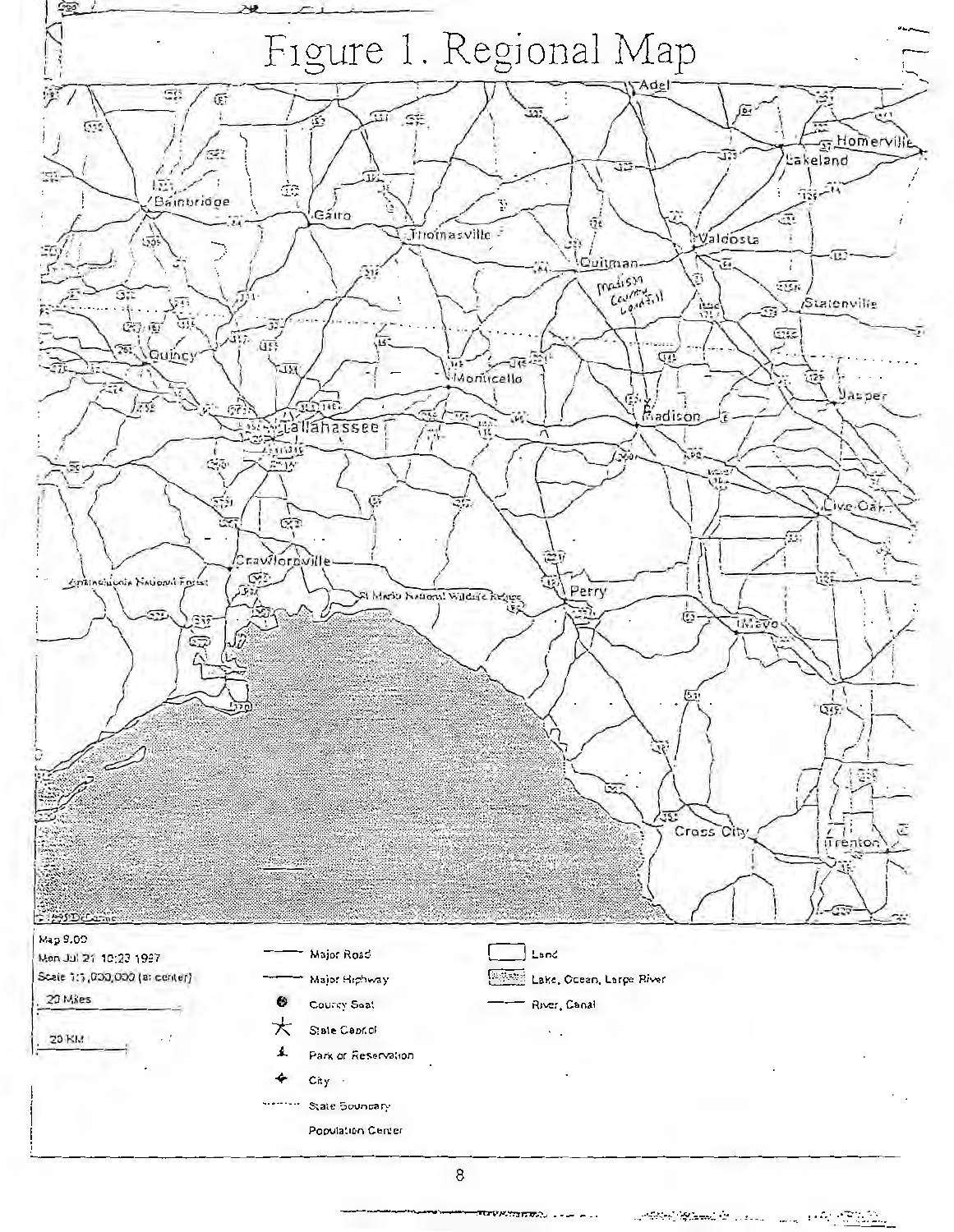

N. يتونين 4. . . .